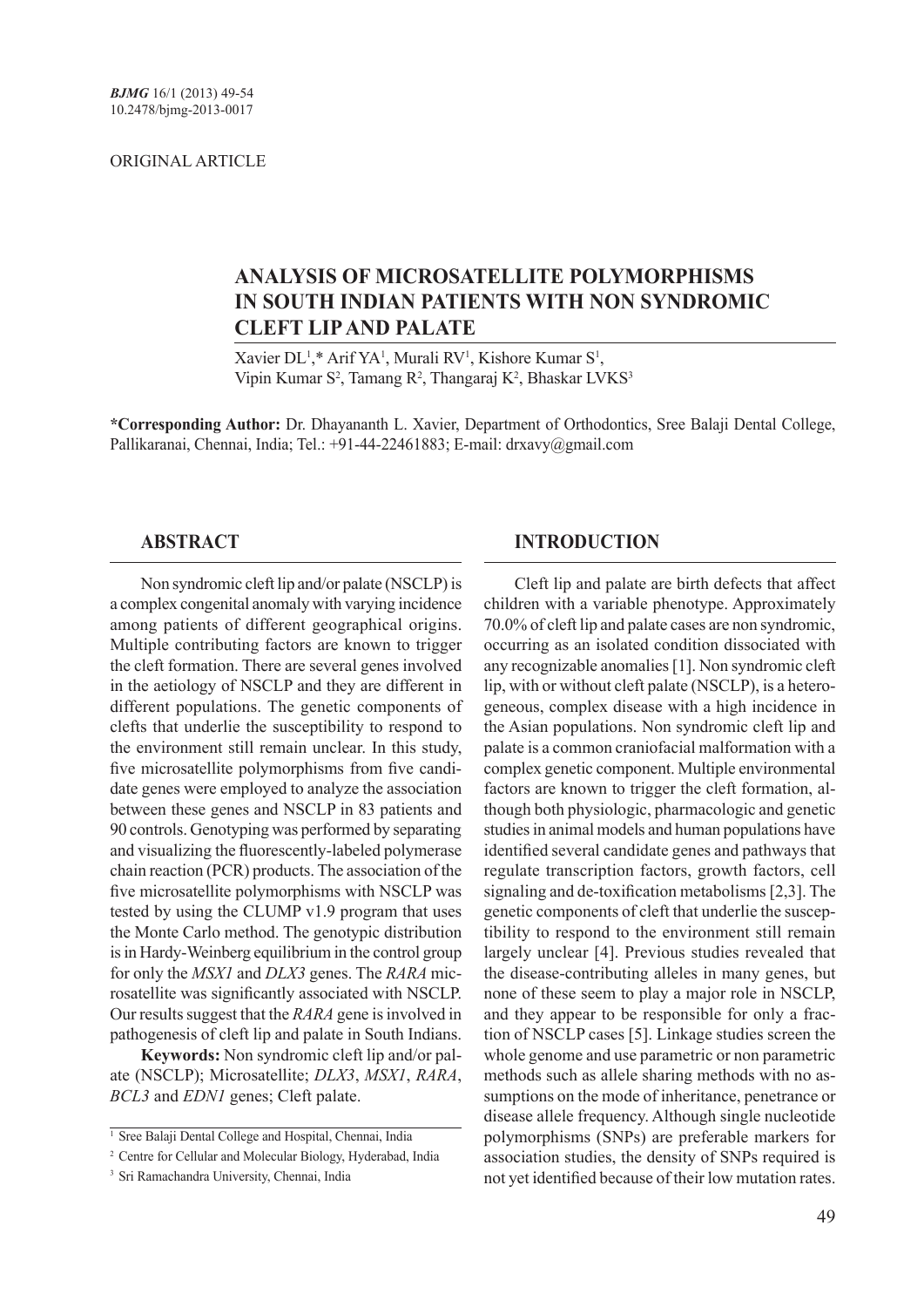Microsatellites are the most preferred markers for linkage analysis and population genetic studies because of their high mutation rates. As they are highly informative, recent genome wide association studies used these markers to identify the genes involved in the complex diseases.

A large number of studies of NSCLP have been conducted mainly in Caucasian populations. However, it is desirable to perform similar studies in different ethnic groups of India to reiterate the status of the association or linkage identified in other world populations. In India, there are approximately 5,000 anthropologically well-defined populations including different caste, tribe and religious groups. Linguistically, the Indian populations are classified into four major language families, such as: Indo-European, Austro-Asiatic, Dravidian and Tibeto-Burman. Indo-Europeans are mainly found in the northern part of the country; Austro-Asiatic speakers have established themselves in central and north eastern states; Tibeto-Burmans mostly inhabit the northeastern states and the foothills of the Himalayas; and Dravidians are restricted to the southern states of India, including Tamil Nadu, Kerala Karnataka and Andhra Pradesh. In the present study, we have analyzed microsatellite markers from five different genes that play a major role in cell signalling pathways and transcriptional regulation of genes involved embryonic development.

## **MATERIALS AND METHODS**

**Subjects.** In the present study, 173 South Indian subjects (Dravidian speakers) were recruited from Sree Balaji Dental College and Hospital, Chennai, Tamil Nadu, India. Of these, 83 had NSCLP (45 males, 38 females, aged 1-2 years). Cleft status of the NSCLP group was determined by clinical examination as well as through their medical records. All the subjects in the case group are isolated NSCLPs. The cleft phenotype was divided into two sub-phenotypes such as cleft lip with or without cleft palate (74 CLP) and cleft palate only (nine CPO). The control group comprised 90 unrelated south Indian children (48 males and 42 females, aged 2-3 years) without clefts or family history of clefting or other major health problems. Children with mental retardation, serious medical problems or other congenital malformations were excluded. About 5 mL of intravenous blood was collected from all the participants. All subjects had provided informed consent prior to the sample collection. A procedure for protection of human subjects in this study is also approved by the Institutional Ethical Review Committee of Sree Balaji Dental College, Chennai, India.

**Genotyping.** Genomic DNA was extracted from blood using the standard protocol described elsewhere [6]. Five microsatellite markers within five different genes (*DLX3*, *MSX1*, *RARA*, *BCL3* and *EDN1*) were amplified using the primer sets labeled at the 5' ends (forward primer) with 6-FAM/HEX fluorescent dye (BioServe Biotechnologies India Pvt Ltd, Hyderabad, Andhra Pradesh, India; Table 1). As the forward primer is labeled with fluorescent dye, the polymerase chain reaction (PCR) product so generated will also have the fluorescence. To resolve the products,  $1 \mu L$  of PCR product was mixed with 10  $\mu$ L of 50.0% HiDye<sup>TM</sup> formamide and 0.1 mL LIZ (size standard; Applied Biosystems, Foster

| Primer       | Sequences $(5'$ >3')           | <b>Chromosome</b> | Forward       | <b>Size</b> |
|--------------|--------------------------------|-------------------|---------------|-------------|
|              |                                | Location          | <b>Primer</b> | Range       |
| MSX1F        | GGG CAT GTT GAT GTC TGC TGA C  | 4p16.1            | <b>FAM</b>    | 169-175     |
| MSX1R        | TTA GAT TGT CTC AGT CCT C      |                   |               |             |
| <b>EDN1F</b> | GAT GGA CAG AGA AGG CAG GTG    | 6p24.1            | <b>FAM</b>    | $190 - 210$ |
| EDN1R        | TGA ATT TGC AAG ACG TGT GC     |                   |               |             |
| BCL3F        | TGG CAT AAA TGT TGA GTA AG     | 19q13             | <b>FAM</b>    | 127-139     |
| BCL3R        | TAA GGG CGA GTA TTG TTT CA     |                   |               |             |
| DLX3F        | CTT ATC TGG GCT GGA GCT A      | 17q21             | <b>HEX</b>    | 196-244     |
| DLX3R        | GCG CTG ATT GGC TGC AAG T      |                   |               |             |
| RARAF        | GGT CTC ATC CAT CAG GTT TT     | 17q21             | <b>HEX</b>    | 164-176     |
| <b>RARAR</b> | ATA GAC TGT GTA CTG GGC ATT GA |                   |               |             |

**Table 1.** Primer sets used to amplify the different microsatellites analyzed in the present study.

F: Forward primer; R: reverse primer.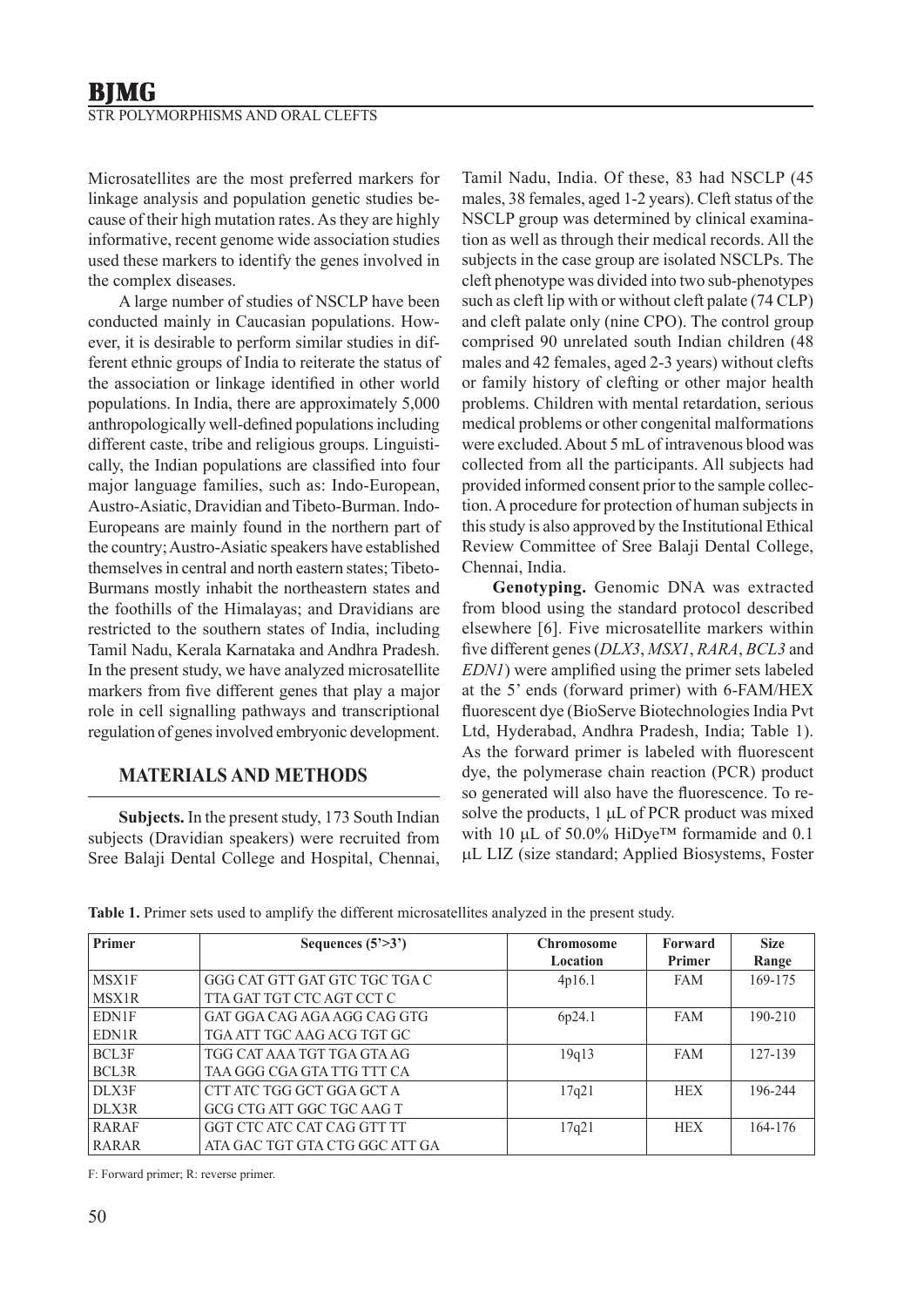Xavier DL, Arif YA, Murali RV, Kishore Kumar S, Vipin Kumar S, Tamang R, Thangaraj K, Bhaskar LVKS

City, CA, USA). The sample plates were kept and run on the ABI PRISM™ 3730 DNA Analyzer (Applied Biosystems). In the sequencer, the fragments were separated by length from longest to shortest. The fluorescence of the PCR product when illuminated by a laser beam was read by an automatic scanner that provided the size of the allele and the data were processed by GENE MAPPER v3.0 software (Applied Biosystems).

**Statistical Analyses.** As the number of CPO samples in the group was less, we considered all clefts as a single group. Power and sample size calculation program software (version 2.1.31) (http:// biostat.mc.vanderbilt.edu/ twiki/bin/view/Main/ PowerSampleSize) was used to evaluate the null hypothesis in the uncorrected  $\chi^2$  statistic model. Allele frequencies of microsatellite markers were estimated as simple proportions in patients and controls. Concordance with Hardy-Weinberg expectations was assessed through Genepop, a web based software (http:// genepop.curtin.edu.au/). The markers were tested for association with NSCLPs by conducting a

case-control association analysis. The CLUMP v1.9 program (http://www.smd. qmul.ac.uk/statgen/dcurtis.software.html) was used to test each marker for association with clefts [7]. The CLUMP v1.9 program, uses the Monte Carlo method, was designed to overcome the problems of sparse contingency tables as found in a  $\chi^2$  analysis of multiallelic markers such as microsatellites. Significance was assessed for each marker by performing 10,000 simulations to generate tables with the same marginal totals as the original data. Empirical *p* values were obtained by counting the number of times the  $\chi^2$  value of the real data was achieved by the simulated tables.

### **RESULTS**

A total of 173 subjects were recruited in this study which includes 83 NSCLP and 90 normal controls. We examined five microsatellite markers in five genes. The allele frequencies in both patients and controls are shown in Table 2. Out of five microsatellites markers analyzed, only two (*MSX1* and *DLX3*)

**Table 2.** Allele frequencies of five short tandem repeat polymorphisms located in different chromosomal regions in non syndromic oral clefts and control samples.

| <b>EDN1</b> |          | <b>MSX1</b> |     | DLX3      |           | BCL3 |          |          | <b>RARA</b> |           |           |     |          |           |
|-------------|----------|-------------|-----|-----------|-----------|------|----------|----------|-------------|-----------|-----------|-----|----------|-----------|
| bp          | Cleft    | Control     | bp  | Cleft     | Control   | bp   | Cleft    | Control  | bp          | Cleft     | Control   | bp  | Cleft    | Control   |
| 190         | 8(4.8)   | 5(2.8)      | 169 | 112(67.5) | 121(67.2) | 208  | 0(0.0)   | 2(1.1)   | 127         | 45(27.1)  | 55 (30.6) | 166 | 18(10.8) | 30(16.7)  |
| 192         | 8(4.8)   | 5(2.8)      | 171 | 21(12.7)  | 14(7.8)   | 210  | 3(1.8)   | 5(2.8)   | 129         | 63 (38.0) | 55 (30.6) | 168 | 43(25.9) | 46 (25.6) |
| 194         | 51(30.7) | 57(31.7)    | 173 | 31(18.7)  | 45(25.0)  | 212  | 3(1.8)   | 3(1.7)   | 131         | 51(30.7)  | 67(37.2)  | 170 | 32(19.3) | 18(10.0)  |
| 196         | 18(10.8) | 24(13.3)    | 175 | 2(1.2)    | 0(0.0)    | 214  | 9(5.4)   | 16(8.9)  | 133         | 2(1.2)    | 2(1.1)    | 172 | 39(23.5) | 35(19.4)  |
| 198         | 23(13.9) | 17(9.4)     |     |           |           | 216  | 16(9.6)  | 4(2.2)   | 135         | 5(3.0)    | 1(0.6)    | 174 | 29(17.5) | 46 (25.6) |
| 200         | 21(12.7) | 16(8.9)     |     |           |           | 218  | 30(18.1) | 33(18.3) |             |           |           | 176 | 5(3.0)   | 5(2.8)    |
| 202         | 21(12.7) | 43(23.9)    |     |           |           | 220  | 26(15.7) | 33(18.3) |             |           |           |     |          |           |
| 204         | 13(7.8)  | 13(7.2)     |     |           |           | 222  | 20(12.0) | 23(12.8) |             |           |           |     |          |           |
| 206         | 1(0.6)   | 0(0.0)      |     |           |           | 224  | 17(10.2) | 14(7.8)  |             |           |           |     |          |           |
| 208         | 2(1.2)   | 0(0.0)      |     |           |           | 226  | 3(1.8)   | 7(3.9)   |             |           |           |     |          |           |
|             |          |             |     |           |           | 227  | 1(0.6)   | 1(0.6)   |             |           |           |     |          |           |
|             |          |             |     |           |           | 228  | 5(3.0)   | 8(4.4)   |             |           |           |     |          |           |
|             |          |             |     |           |           | 230  | 6(3.6)   | 8(4.4)   |             |           |           |     |          |           |
|             |          |             |     |           |           | 232  | 13(7.8)  | 11(6.1)  |             |           |           |     |          |           |
|             |          |             |     |           |           | 234  | 5(3.0)   | 2(1.1)   |             |           |           |     |          |           |
|             |          |             |     |           |           | 236  | 1(0.6)   | 2(1.1)   |             |           |           |     |          |           |
|             |          |             |     |           |           | 237  | 4(2.4)   | 6(3.3)   |             |           |           |     |          |           |
|             |          |             |     |           |           | 238  | 4(2.4)   | 2(1.1)   |             |           |           |     |          |           |
| $p^{\rm a}$ | < 0.001  | < 0.001     |     | 0.005     | 0.198     |      | 0.365    | 0.224    |             | < 0.001   | < 0.001   |     | 0.037    | < 0.001   |

a*p*: Hardy-Weinberg equilibrium *p* value.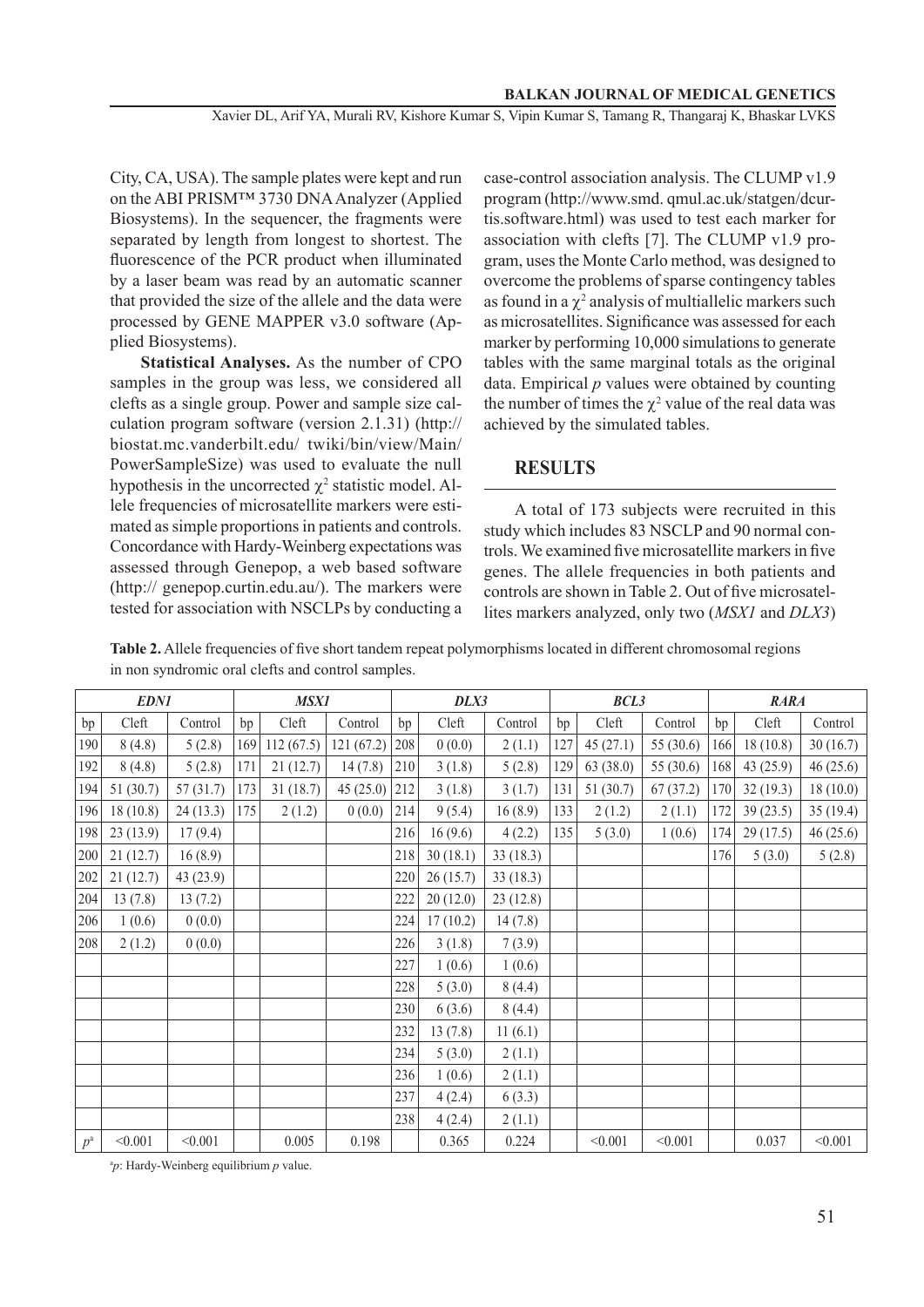### STR POLYMORPHISMS AND ORAL CLEFTS

| Genes       | $T1:\chi^2(p \text{ value})$ | $T2:\chi^2(p \text{ value})$ | T3: $\chi^2$ ( <i>p</i> value) | $T4:\chi^2(p \text{ value})$ |
|-------------|------------------------------|------------------------------|--------------------------------|------------------------------|
| <i>EDNI</i> | 14.16(0.117)                 | 12.72(0.079)                 | 7.230(0.053)                   | 8.04(0.170)                  |
| <i>MSX1</i> | 5.77(0.123)                  | 4.56(0.102)                  | 2.260(0.284)                   | 3.34(0.179)                  |
| DLX3        | 18.02(0.387)                 | 13.23 (0.287)                | 8.720 (0.026)                  | 9.97(0.442)                  |
| BCL3        | 5.821(0.204)                 | 2.476(0.291)                 | 2.102(0.324)                   | 3.67(0.261)                  |
| RARA        | 10.54(0.060)                 | 10.02(0.038)                 | 6.010(0.069)                   | 7.29(0.086)                  |

**Table 3.** CLUMP tests of association for five short tandem repeats in non syndromic oral clefts and control samples.

T1: Pearson's  $\chi^2$  of raw contingency table. T2: Pearson's  $\chi^2$  of rare alleles grouped together. T3: Pearson's  $\chi^2$  statistics of 2 × tables, each of which compares one column against the rest grouped together. T4: Pearson's  $\chi^2$  statistics of all possible  $2 \times 2$  tables comparing any combination of columns against the rest.

were in Hardy-Weinberg equilibrium. The remaining three microsatellites showed significant deviations from Hardy-Weinberg expectations in controls (Table 2). Of these three microsatellites, one (*EDN1*) showed more homozygous genotypes and the other two (*BCL3* and *RARA*) showed more heterozygote genotypes. In the present study, the alleles did not show significant difference between the cleft cases and the controls but the *RARA* locus almost reached significance (Table 3).

#### **DISCUSSION**

The present study investigated possible associations between NSCLP and microsatellite markers from five dif-ferent genes. We demonstrated the distribution of micro-satellite markers in the NSCLP and control groups in the South Indian samples. The differences in the frequency of different alleles were statistically significant between NSCLP and controls for only the *RARA* gene microsatel-lite. Retinoic acid (RA) and its signaling pathway was in-volved in normal development of the frontonasal and maxillary structures [8]. Retinoic acid appeared to cause G1 arrest in palatal mesenchymal cells in a similar manner as in various cancer and embryonic cells. It is likely that apoptotic cell death and cell cycle disruption are involved in cleft palate formation induced by RA [9]. The *RARA* gene that had been studied using case-control association and linkage parameters, yielded contradictory results [10,11]. Other authors, using non parametric methods, reported negative results of association [12] as well as positive results for linkage [13]. Another microsatellite marker of RA receptor- $\alpha$  (RARA), D17S579 was also investigated to test the relationship between the genetic susceptibility to NSCLP in Hunan Hans [14].

Endothelin-1 is synthesized by vascular endothelial cells and is found in plasma. Endothelin-1 is released from an inactive transitional form in a step catalyzed by endothelin-converting enzyme (ECE). The *EDN1* knockout mice have shown craniofacial abnormalities, including cleft palate [15]. The mouse deficient in ECE or endo-thelin-A receptor genes has also shown almost identical abnormalities to those of *EDN1*-deficient mice [16]. In zebra fish, *EDN1* is expressed ventrally in the primordia of the pharyngeal arches and helps in patterning of pharyngeal cartilage development. By injecting the morpholino, Kimmel *et al*. [17], demonstrated the role of *EDN1* in the sizing of pharyngeal skeletal elements of the jaw and oper-cular regions in zebra fish. But genes involved in the endothelin pathway (*EDN1*, *ECE1*, *EDNRA*  and *EDNRB*) have not shown linkage with orofacial clefts [18]. The *MSX1* homeobox gene is expressed at diverse sites of epithelial-mesenchymal interaction during vertebrate embryogenesis, and has been implicated in signalling processes between tissue layers. Mice lacking the *MSX1* function manifest a cleft secondary palate, a deficiency of alveolar mandible and maxilla and a failure of tooth development [19,20]. Analysis of a Dutch family with CL/P, CP and selective tooth agenesis, revealed a heterozygous nonsense mutation in the *MSX1* gene. Furthermore, complete sequencing of the *MSX1* gene in 1000 unrelated CL/P individuals showed that mutations on the *MSX1* gene alone could account for 2.0% of isolated CL/P [21].

Members of the *Dlx* gene family contain a homeobox that is related to that of distal-less (*Dll*), a gene expressed in the head and limbs of the developing fruit fly. Mutations in this gene have been associated with the autosomal dominant conditions like trichodentoosseous syndrome and amelogenesis imperfecta with taurodontism [22]. In the Japanese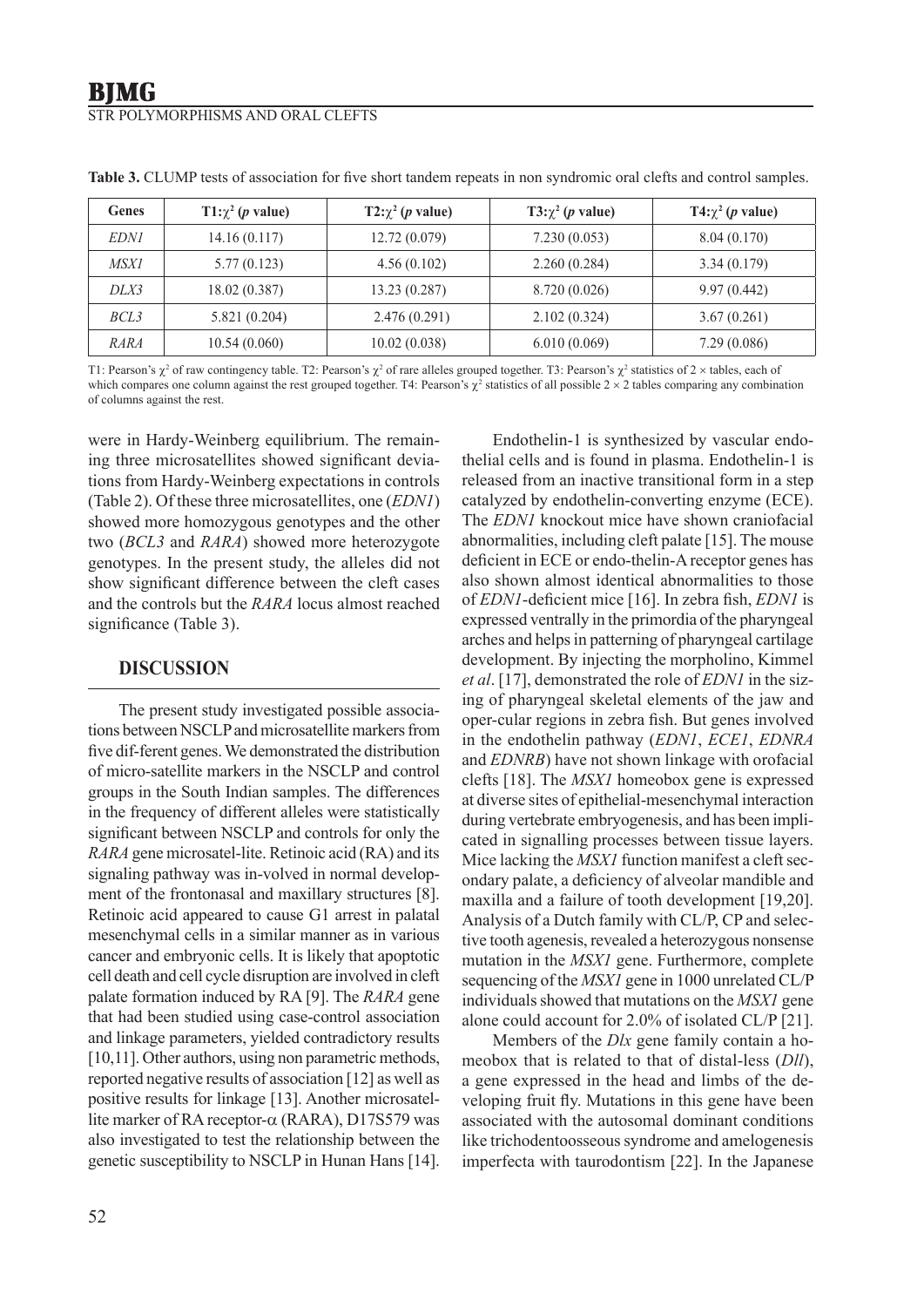Xavier DL, Arif YA, Murali RV, Kishore Kumar S, Vipin Kumar S, Tamang R, Thangaraj K, Bhaskar LVKS

population, relationships between CL/P or CPO and the *DLX3* gene failed to show positive association [23]. The present study also failed to demonstrate statistically significant difference in the frequency of different alleles between NSCLP and controls for the *DLX3* microsatellite. The proto-oncogene *BCL3* has a role in the transcriptional regulation of genes involved in cell cycles [24]. Analysis of three ethnic populations using a variety of parametric and non parametric techniques showed linkage between NSCLP and the *BCL3* microsatellite [25]. Moreover, the present study also failed to show statistically significant association between CL/P and controls using the *BCL3* microsatellite.

The association study design may determine whether alleles occur together with a specific phenotype more often than in a control group. There were several limitations to this study. First, we ascertained subjects without considering the smoking status and drug usage, which prevented us analyzing gene environment interactions and second, our relatively small total samples as well as markers, would have allowed the population stratification and influenced the ability to identify association between CL/P and micro-satellite polymorphisms. Large-scale association studies may provide a powerful tool for identifying alleles associated with complex phenotypes such as orofacial clefts.

**Declaration of Interest:** The authors report no conflicts of interest. The authors alone are responsible for the content and writing of this article.

#### **REFERENCES**

- 1. Schutte BC, Murray JC. The many faces and factors of orofacial clefts. Hum Mol Genet. 1999; 8(10): 1853-1859.
- 2. Mitchell LE, Murray JC, O'Brien S, Christensen K. Retinoic acid receptor  $\alpha$  gene variants, multivitamin use, and liver intake as risk factors for oral clefts: a population-based case-control study in Denmark, 1991-1994. Am J Epidemiol. 2003; 158(1): 69-76.
- 3. Lammer EJ, Shaw GM, Iovannisci DM, Finnell RH. Periconceptional multivitamin intake during early pregnancy, genetic variation of acetyl-N-transferase 1 (NAT1), and risk for orofacial clefts. Birth Defects Res A Clin Mol Teratol. 2004; 70(11): 846-852.
- 4. Murray JC. Face facts: genes, environment, and clefts. Am J Hum Genet. 1995; 57(2): 227-232.
- 5. Murthy J, Bhaskar L. Current concepts in genetics of nonsyndromic clefts. Indian J Plast Surg. 2009; 42(1): 68-81.
- 6. Thangaraj K, Joshi MB, Reddy AG, Gupta NJ, Chakravarty B, Singh L. CAG repeat expansion in the an-drogen receptor gene is not associated with male infertility in Indian populations. J Androl. 2002; 23(6): 815-818.
- 7. Sham PC, Curtis D. Monte Carlo tests for associations between disease and alleles at highly polymorphic loci. Ann Hum Genet. 1995; 59(Pt 1): 97-105.
- 8. Helms JA, Kim CH, Hu D, Minkoff R, Thaller C, Eichele G. Sonic hedgehog participates in craniofacial morphogenesis and is down-regulated by teratogenic doses of retinoic acid. Dev Biol. 1997; 187(1): 25-35.
- 9. Okano J, Suzuki S, Shiota K. Involvement of apoptotic cell death and cell cycle perturbation in retinoic acid-induced cleft palate in mice. Toxicol Appl Pharmacol. 2007; 221(1): 42-56.
- 10. Chenevix-Trench G, Jones K, Green AC, Duffy DL, Martin NG. Cleft lip with or without cleft palate: associations with transforming growth factor alpha and retinoic acid receptor loci. Am J Hum Genet. 1992; 51(6): 1377-1385.
- 11. Shaw D, Ray A, Marazita M, Field L. Further evidence of a relationship between the retinoic acid receptor  $\alpha$  locus and nonsyndromic cleft lip with or without cleft palate  $(CL \pm P)$ . Am J Hum Genet. 1993; 53(5): 1156-1157.
- 12. Kanno K, Suzuki Y, Yang X, Yamada A, Aoki Y, Kure S, *et al.* Lack of evidence for a significant association between nonsyndromic cleft lip with or without cleft palate and the retinoic acid receptor  $\alpha$  gene in the Japanese population. J Hum Genet. 2002; 47(6): 269-274.
- 13. Peanchitlertkajorn S, Cooper ME, Liu YE, Field LL, Marazita ML. Chromosome 17: gene mapping studies of cleft lip with or without cleft palate in Chinese families. Cleft Palate Craniofac J. 2003; 40(1): 71-79.
- 14. Fan GZ, Li YL, Wu PA. [Association between retinoic acid receptor  $\alpha$  gene polymorphisms and nonsyndromic cleft lip with or without cleft